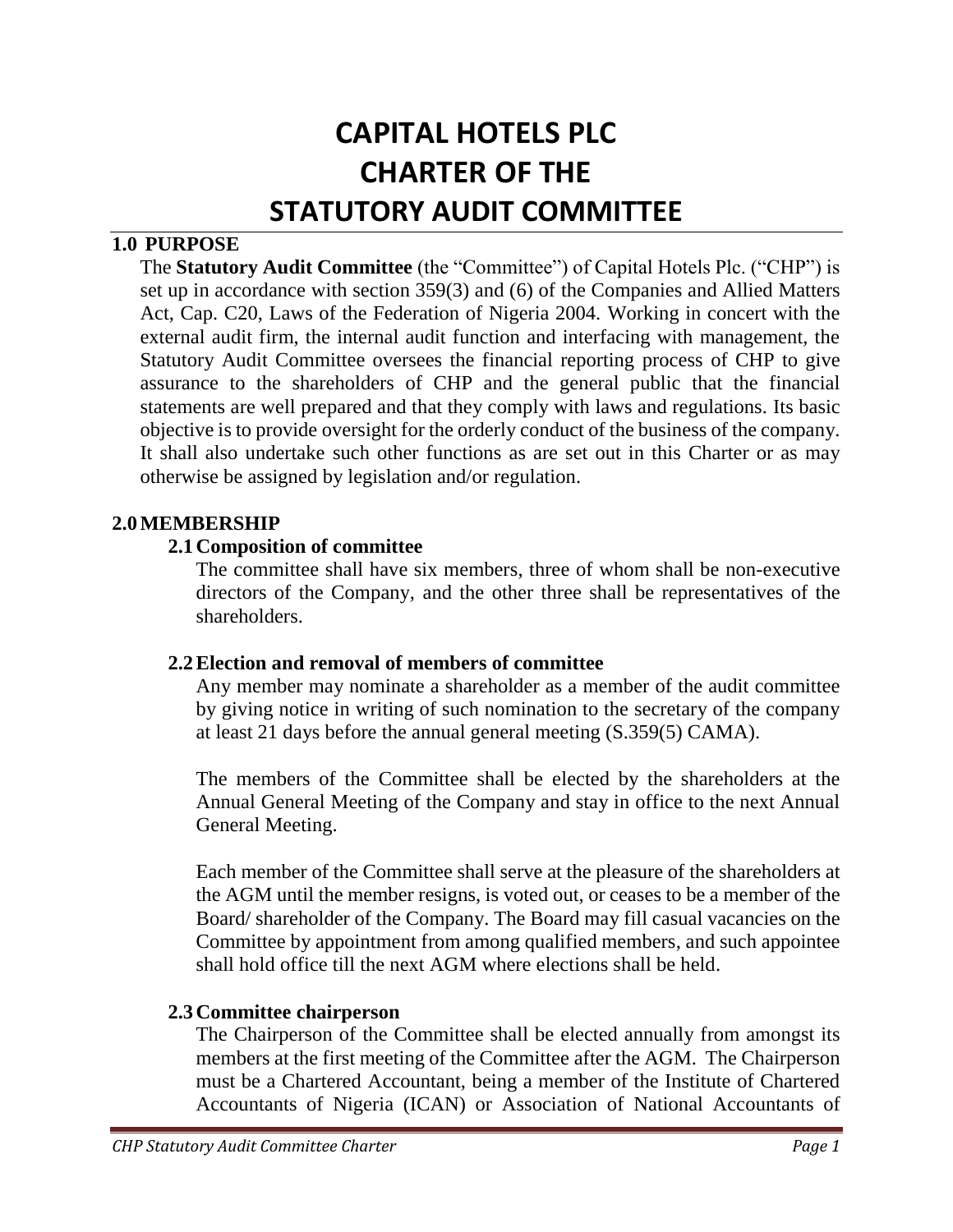Nigeria (ANAN) and who is duly registered with the Financial Reporting Council of Nigeria (FRC).

# **3.0COMMITTEE RULES OF PROCEDURE**

## **i. Committee Meetings**

The Committee shall, unless exigencies demand, meet not more than four times in a year to carry out its duties and responsibilities under this Charter.

The Committee may ask any officer or employee of CHP, or any representative of CHP's advisors, to attend any meetings and to provide such pertinent information as the Committee may request or to meet with any member(s) or representative(s) of the Committee.

A majority of the members of the Committee shall constitute a quorum to transact business. The affirmative vote of a majority of the members of the Committee present at the time of such vote shall be required to approve any action of the Committee.

Members of the Committee may participate in a meeting of the Committee by means of telephone conference call or similar communications equipment by means of which all persons participating in the meeting can hear each other. Subject to the requirements of any applicable law, regulation or rule, any action required or permitted to be taken at a meeting of the Committee may be taken without a physical meeting if consent in writing, setting forth the action so taken, is signed by all of the members of the Committee. Such written consent shall have the same force as a unanimous vote of the Committee.

Committee members may raise any subjects that are not set on the agenda. The Company Secretary or any other member so designated shall serve as secretary to the committee and shall keep records of its proceedings.

#### **ii. Executive Sessions**

At any meeting of the Committee, an opportunity shall be provided for any member of the Committee to request that the Committee meet in executive session during such meeting. "Executive session" shall mean a session at which the members of the Committee meet without the attendance of officers or employees of CHP, legal counsel, advisors or other nonmembers of the Committee.

#### **iii. Reporting**

The Committee shall regularly report directly to the Company at the Annual General Meeting with respect to the Committee's activities.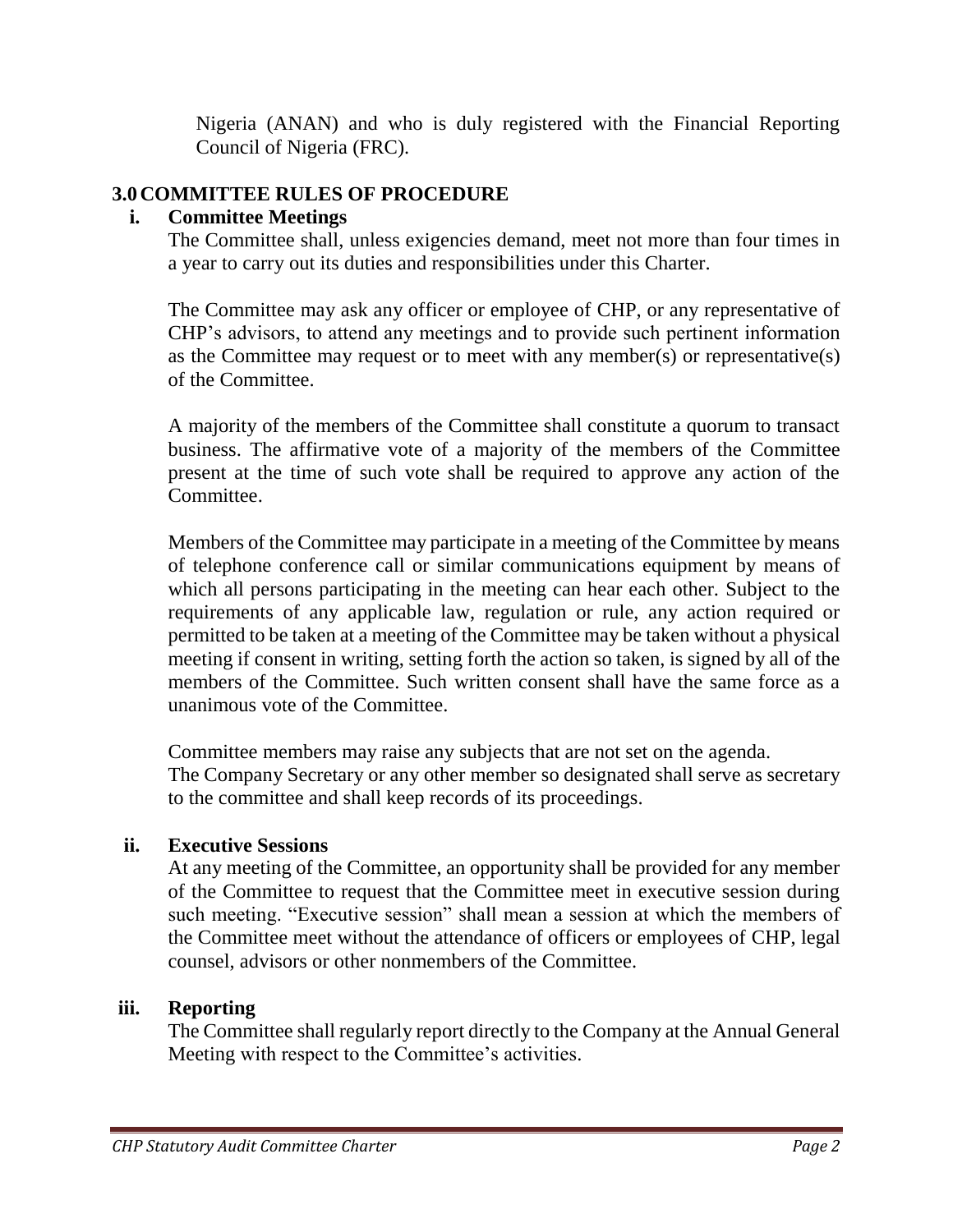### **4.0REMUNERATION OF COMMITTEE MEMBERS**

In compliance with Section 359(4) of the Companies and Allied Matters Act, Cap C20, LFN 2004, members of the Committee shall not be entitled to remuneration and shall be subject to re-election annually.

# **5.0COMMITTEE AUTHORITY**

### **i. Retaining and Compensating Consultants/Advisors**

The Committee shall have the authority to retain, at CHP's expense, a consultant to assist it in carrying out its duties as necessary. The Committee shall recommend to the Board for approval the related fees and retention terms of any such Advisor.

#### **ii. Access**

The Committee shall have reasonable access to CHP's personnel, Internal Audit Function and documents and the resources necessary to carry out its responsibilities.

#### **iii. Subcommittees**

The Committee may form and delegate authority to subcommittees if deemed appropriate by the Committee, subject to any restrictions imposed by any applicable regulatory or stock exchange requirements.

## **6.0 DUTIES AND RESPONSIBILITIES**

Subject to such other additional functions and powers that the company's articles of association may stipulate, the objectives and functions of the audit committee shall be to:

- 6.1 ascertain whether the accounting and reporting policies of the company are in accordance with legal requirements and agreed ethical practices;
- 6.2 review the scope and planning of audit requirements;
- 6.3 review the findings on management matters in conjunction with the external auditor and departmental responses thereon;
- 6.4 keep under review the effectiveness of the company's system of accounting and internal control;
- 6.5make recommendations to the Board in regard to the appointment, removal and remuneration of the external auditors of the company; and
- 6.6 authorise the internal auditor to carry out investigations into any activities of the company which may be of interest or concern to the committee.
- 6.7Notwithstanding the functions stated above, the Committee shall have the following additional responsibilities:
	- **a.** Exercise oversight over the integrity of the company's financial statements, compliance with legal and other regulatory requirements, assessment of qualifications and independence of external auditor, and performance of the company's internal audit function as well as that of external auditors;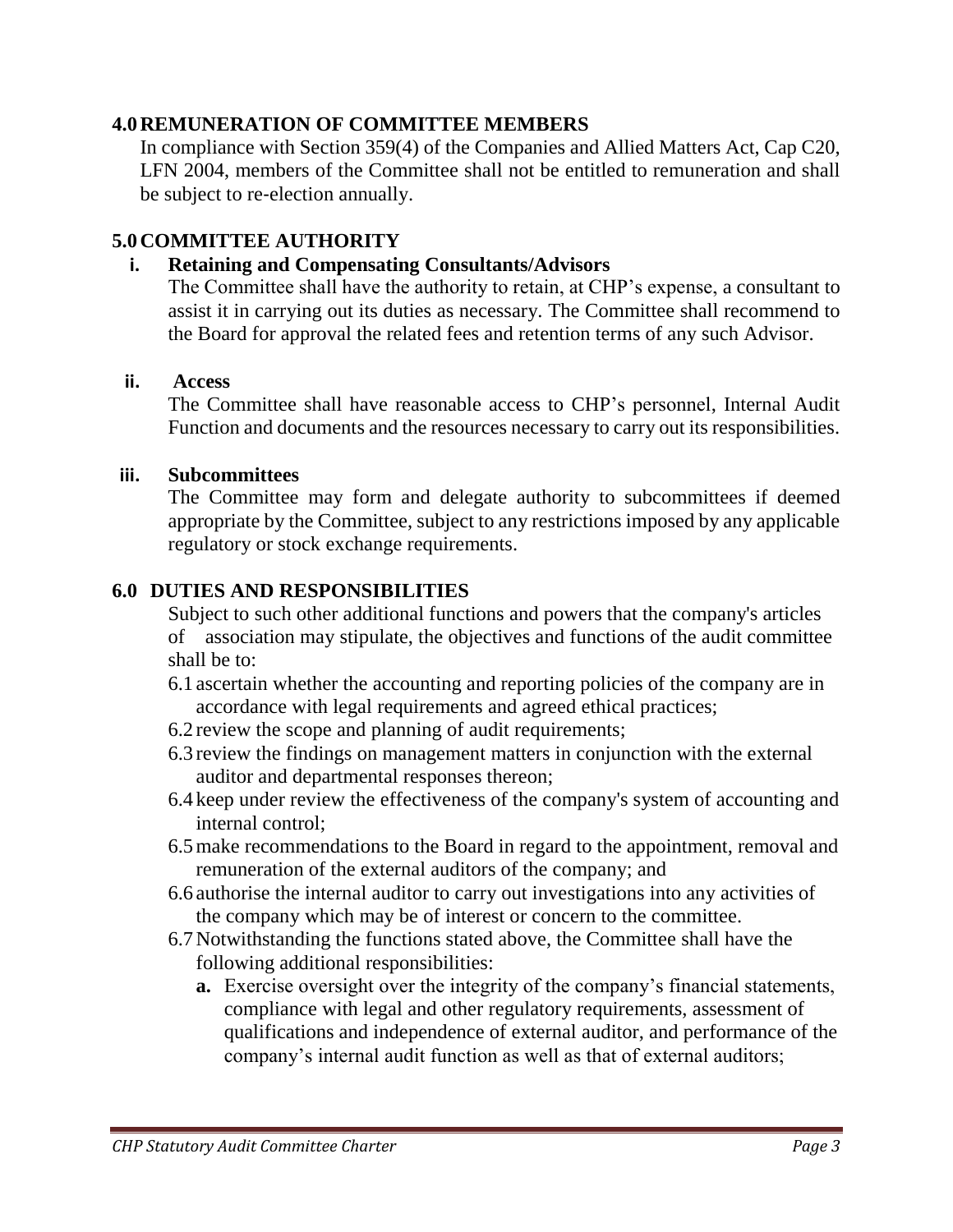- **b.** Work with the internal audit function and ensure there are other means of obtaining sufficient assurance of regular review or appraisal of the system of internal controls in the company;
- **c.** Ensure the development of a comprehensive internal control framework for the company, obtain assurance and report annually in the financial report, on the operating effectiveness of the company's internal control framework;
- **d.** Oversee the process for the identification of significant fraud risks across the company and ensure that adequate prevention, detection and reporting mechanisms are in place;
- **e.** At least on a quarterly basis, obtain and review a report by the internal auditor describing the strength and quality of internal controls including any issues or recommendations for improvement, raised by the most recent internal control review of the company;
- **f.** Discuss the annual audited financial statements with management and external auditors;
- **g.** Discuss policies and strategies with respect to risk assessment and management;
- **h.** Meet separately and periodically with management, internal auditors and external auditors;
- **i.** Review and ensure that adequate whistle-blowing procedures are in place and that a summary of issues reported are highlighted to the chairman of the committee;
- **j.** Review, with the external auditor, any audit scope limitations or problems encountered and management's responses to same;
- **k.** Review the independence of the external auditors and ensure that where approved non-audit services are provided by the external auditors, there is no conflict of interest;
- **l.** Preserve auditor independence, by setting clear hiring policies for employees or former employees of independent auditors;
- **m.** Consider any related party transactions that may arise within the company or group;
- **n.** Invoke its authority to investigate any matter within its Charter for which purpose the company must make available the resources to the internal auditors with which to carry out this function, including access to external advice where necessary; and
- o. Advise the management on findings that will improve the economic outlook of the Company.
- 6.8The Statutory Audit Committee Report, the opinion expressed and the recommendations made therein to shareholders must be predicated on, and evidenced by the work done by the Committee, verifiable where necessary, by regulatory action.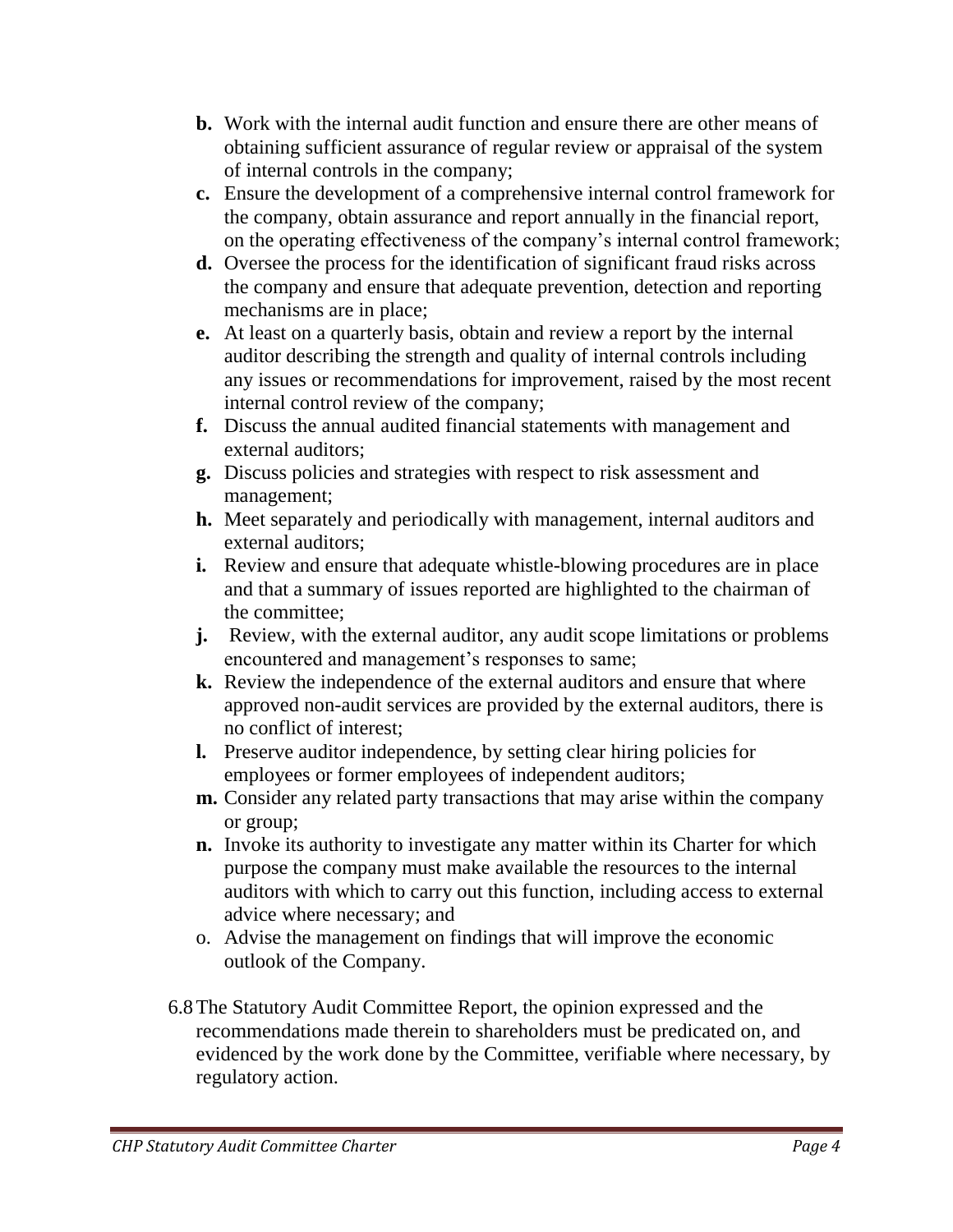# **7. COMMITTEE WORK PLAN**

The Committee shall annually develop a work plan to identify and set timeframes for the duties it is responsible for performing according to the Act and/or Memorandum and Articles of Association of the Company. It shall regularly monitor its compliance with performing such duties within the timeframes specified in the work plan.

## **8. RELIANCE ON MANAGEMENT AND OTHERS**

The Committee is entitled to rely in good faith on information and advice provided to it by management, advisors, external auditors, consultants and such other persons as the Committee considers appropriate.

# **9. ANNUAL PERFORMANCE EVALUATION**

On an annual basis, the Committee shall follow the process established by it and adopted by the Board for assessing the performance and effectiveness of the Committee.

## **10.CHARTER REVIEW**

The Committee shall review and assess the adequacy of this Charter annually and carry out any changes it may deem appropriate, including to account for best practice guidelines recommended by, and to ensure compliance with any rules or regulations disseminated by, the regulatory authorities, to the extent appropriate for Capital Hotels Plc.

#### **11.Whistle Blowing**

The objective of whistle-blowing is to encourage stakeholders to bring unethical conduct and violations to the attention of an internal and/or external authority so that action can be taken to verify the ethical violation, apply appropriate sanctions and avoid reoccurrence.

This will minimize a company's exposure to damage that can occur when internal mechanisms are abused or circumvented. It will also demonstrate to stakeholders the criticality of adherence to codes of ethics and conduct.

All unethical conducts and gross violations of laid down procedures shall be reported to the Statutory Audit Committee of CHP through a dedicated email address (e.g. *ethicalissues@capitalhotelsng.org).*

The Head of the internal audit function shall review reported cases and bring the reports thereon to the Statutory Audit Committee for necessary action.

A disclosure is deemed to have been made if the whistle-blower makes the disclosure to the appropriate internal authority of the company or external regulator provided that